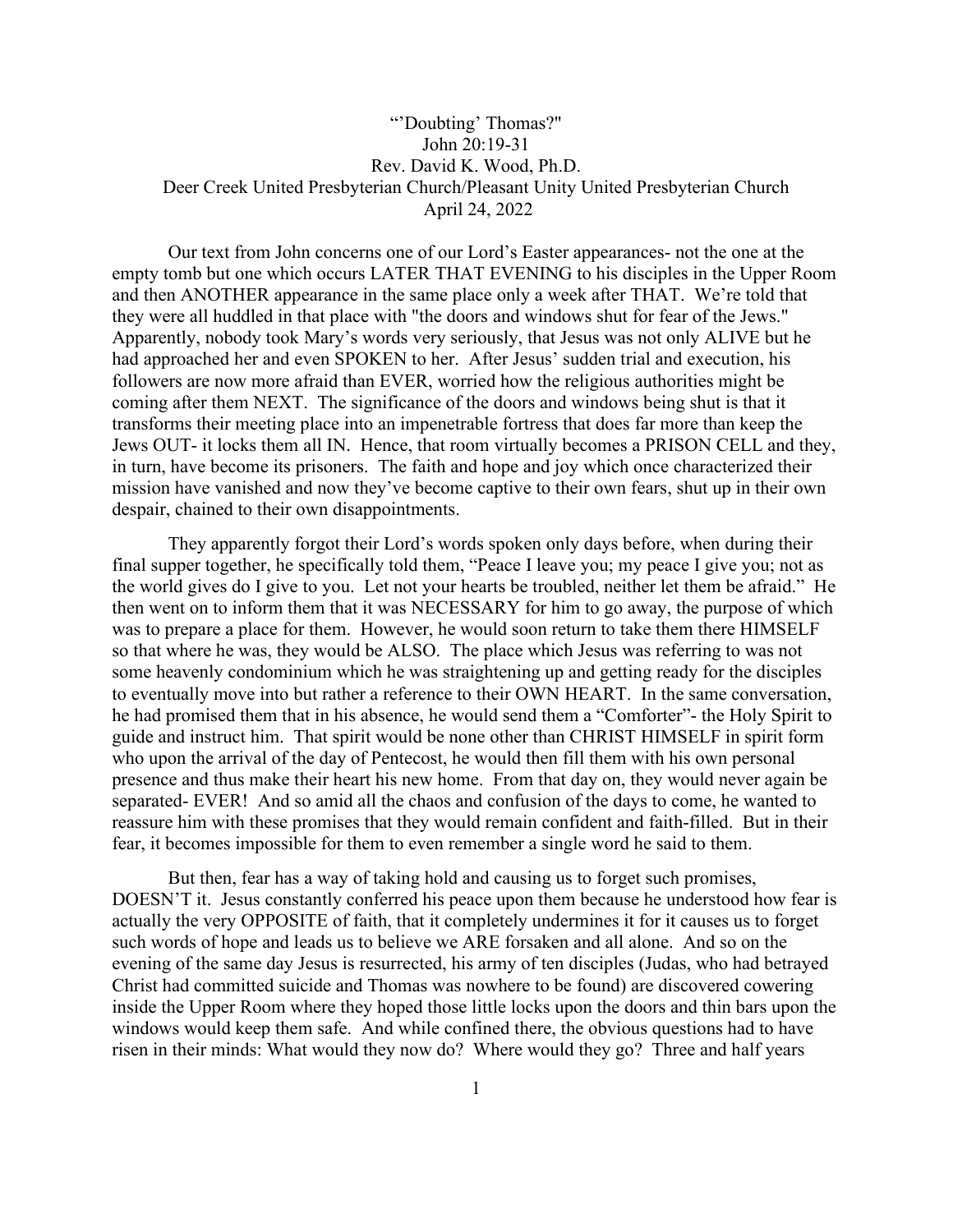with Jesus--years filled with so much excitement, promise, and joy--had tragically ended up LIKE THIS!

But then, just when their fear was at its highest and their faith seemed at its lowest, it says that Jesus suddenly materialized in their midst. Right at the point of their DEEPEST NEED, Christ appeared to them, to demonstrate how there isn't a locked door or a barred window ANYWHERE that can possibly shut him out. There isn't any situation in the world so dire, no trial so overwhelming that he can't enter in and transform it through his own personal presence, filling it with his grace and understanding. By emerging before them in all his risen glory, those locked doors and windows were suddenly flung wide open allowing the fresh winds of faith and hope and joy to ONCE AGAIN fill their lives and revive their hopes. Unbelievably, the journey which Jesus had initiated three and half years earlier was NOT over but was about to begin once again!

But John informs us that "Thomas, one of the twelve, called Didymus, was not with them when Jesus came." We're not told where Thomas was or why he wasn't with the others. We don't know whether he had some urgent business to take care of or perhaps grew SO afraid after the death of their Leader that he fled home, back to the safety of Galilee, in order to save his OWN life. However, by not being where he SHOULD have been that night—with the REST of his brothers in that upper room--Thomas was "missing in action." Therefore, he wasn't present for what would have been the most important moment of his life. He MISSED seeing his risen Master with his own two eyes, MISSED hearing his reassuring words of comfort, "Peace be unto you," MISSED receiving the promise of his Holy Spirit along with the disciples' NEW authority to forgive or retain other people's sins. Jesus had come to calm their fears and to regenerate their spirits but for WHATEVER reason, Thomas was not there.

Well, it would be unfair to speculate where Thomas was that night or to suggest he was more interested in self-preservation than being of support to the others. However, I would argue that if you look at the totality of what John says concerning this man, he appears to be anything BUT a doubter. Rather, it reveals a man of rare courage and deep faith as I shall make the case. We FIRST encounter Thomas back in chapter 11, when Jesus and his disciples are in Galilee after having just returned from the region around Judea. There, Jesus receives word that his close friend Lazarus had died two days earlier. When he informs his disciples that he wants to return to Judea in order to "awaken" him, they protest, reminding him how the Jews had nearly stoned him back there and they were lucky enough to escape with their lives. However, when Jesus persists, it is Thomas ALONE who faithfully defends his decision, boldly declaring "Let us ALSO go, that we may die with him." Here he demonstrates an unusual courage by insisting that they all be willing to follow Jesus even if it leads to their OWN deaths.

The SECOND time we see Thomas is in the Upper Room- on Maundy Thursday, the night of Christ's arrest. Following their last meal together, Jesus delivers his "Farewell Discourse," his final words of instruction before his departure. Yet, after more than three years together, they STILL don't understand who Jesus is or the essence of his mission. Among the disciples, it is Thomas who alone has the courage to express his confusion, "Lord, we do not know WHERE you are going; and how CAN we know the way?" Here he seems willing to go wherever Jesus asks him to if only he can help them all understand where it is he wants to take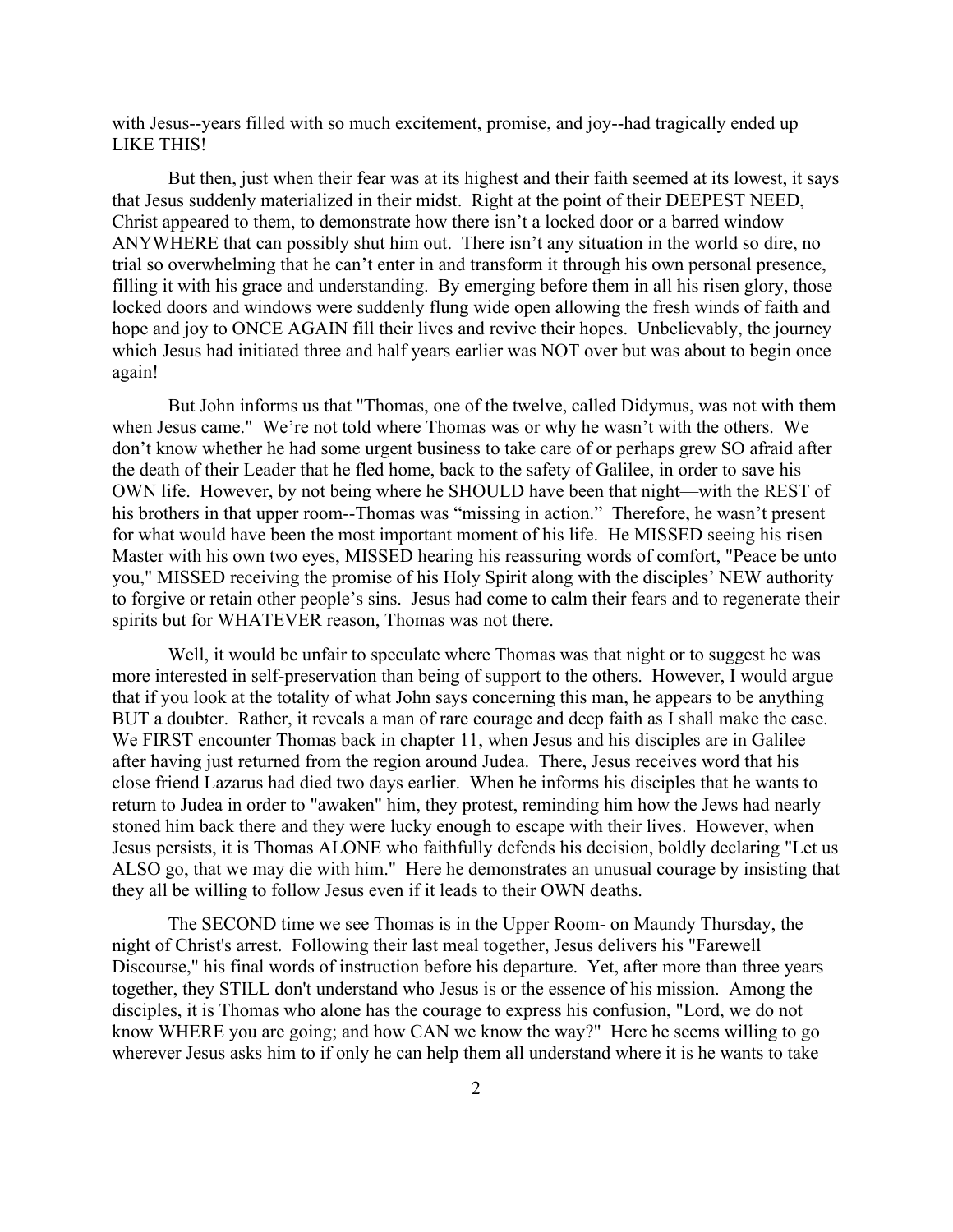them. Does THAT sound like a doubter or faithless coward to YOU?

And then here in this morning's lesson, we have our THIRD encounter with Thomas in John's gospel. The disciples are once again assembled in the Upper Room, but THIS time Thomas IS among them. However, just when you'd expect him to leap with joy at the news that Jesus is not dead but ALIVE, his response is anything BUT jubilant. He says, "Except I shall see in his hands the print of the nails, and put my fingers into the print of the nails, and thrust my hand into his side, I will not believe." It is because of those words that history has bestowed upon him the title "Doubting" Thomas. Where Mary Magdalene only had to HEAR her name spoken by him to believe, and the disciples only had to SEE him to believe, Thomas demands that he must SEE the nail holes in his hands and then be allowed to PLACE HIS FINGER in those wounds and STILL more- PLACE HIS HAND in his side. Then and ONLY THEN will he believe.

In light of these OTHER texts in John, I'm convinced that Thomas didn't REALLY need any evidence or proof that Jesus was alive but rather he was registering disgust and disappointment with himself for not having been where he SHOULD have been that night. Consider for a moment the tremendous guilt and shame he must have felt for having abandoned his brethren in their time of greatest need. Think of how by his absence, he must live with the suspicion that the others now consider him a coward and how he might even be DISQUALIFIED from any FUTURE ministry with them. And even if he were allowed to remain part of the group, he would forever feel like a second-class disciple for not having seen his risen Master FIRST-HAND when all the others had. For WHATEVER reason he had been absent, after more than three years of ministry and close companionship with Christ and the others, his standing as a disciple now seemed in jeopardy- at least to his OWN mind. Thus if Thomas HAD been a doubter, I'm convinced it was not about Jesus but rather disappointment with himself, with the SELF-doubt and SELF-disgust he felt over his decision to be somewhere else the week before.

What I think is MOST amazing about this account is that Thomas rejoins the group AT ALL. Instead of giving up on ministry entirely as you or I might have done, instead of giving in to self-hate and chronic regret, he returns to be with the others and picks up where he had left off. He refuses to abandon his close friends, but even MORE, to forsake his Lord a SECOND time when his presence is needed MOST. Thus, instead of DOUBT, we begin to see REAL MATURITY in his faith as evidenced by his renewed resolve and commitment to his brethren and to his calling. Woody Allen once said that 80% of life is just showing up. Well the same may be said of faith, that REAL faith manifests itself, not so much through amazing acts of healing or in mind-boggling miracles, but by simply showing up and regularly attempting to do the right thing, by trying to remain obedient to the will of God- ESPECIALLY in those small and routine decisions each of us has to make day-in and day-out. That's how and when REAL faith manifests itself!

But the story's not quite over. As suddenly as he had appeared the week before and in the very same manner, Jesus materializes in their midst AGAIN where he offers his followers those same words of consolation, "Peace be with you." However, THIS time, he had not returned for the benefit of the GROUP but rather for the benefit of THOMAS ALONE- to calm his fears and erase his doubts. If Thomas required proof, then Jesus would give him it to him.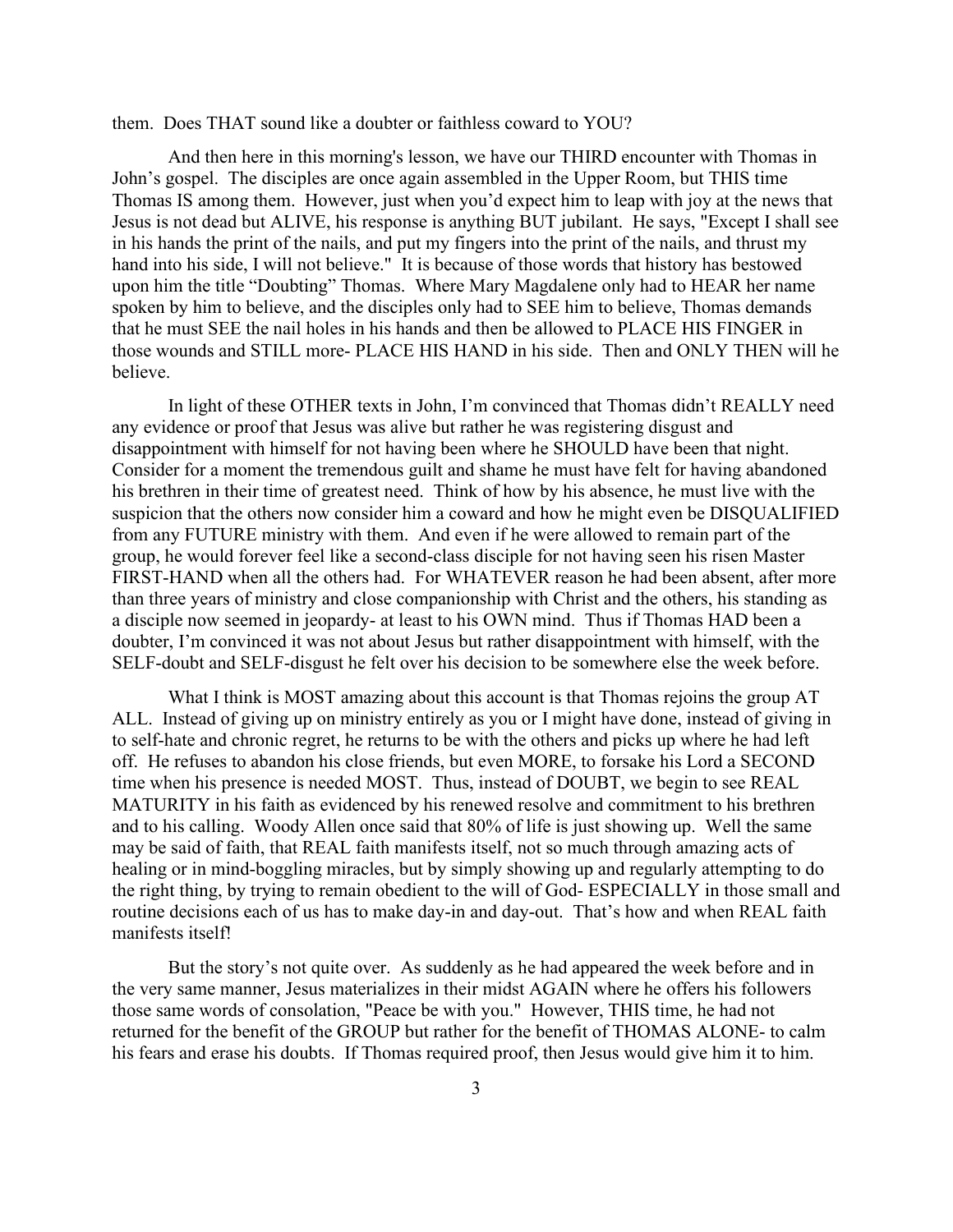He tells him, "Reach here your finger, and see my hands; and reach here your hand, and put it into my side; and be not unbelieving, but believing. Touch me, Thomas! Don't be afraid."

What's TRULY remarkable is that Thomas NEVER even touches him as he had thoughtlessly demanded, even when Jesus ENCOURAGES him to. That is because Thomas understood that it was for him and him ALONE Christ had returned to that room. Jesus knew of his brooding doubts and self-recrimination and so he would make a special appearance just to minister to him and restore his confidence. By appearing to him that night, even as he had to the OTHERS a week earlier, Jesus was assuring him that he was STILL a beloved disciple and a vital part of his future plans. For Thomas, all fear and self-doubt evaporated at once, replaced with his unending gratitude and undying love. Falling down before him, he thus makes that simple yet profoundly personal confession, "My Lord and my God."

Thomas's confession here is the CLIMAX of this gospel and for John--its author--he would have each of US arrive at that that SAME personal confession of faith in our OWN livesto simply acknowledge Jesus as "OUR Lord and OUR God." Where the Beloved Disciple believed when he saw the garments left in the tomb, and Mary Magdalene believed when she heard the voice of the risen Christ call her name; where the disciples believed when they saw the risen Jesus and realized that it was their Lord, and Thomas believed when challenged by Jesus to touch him as he had demanded, the ULTIMATE act of belief is actually performed by those who can believe WITHOUT ever having seen him AT ALL. As it says in Hebrews, "Faith is the substance of things hoped for, the evidence of things not seen." Jesus' final words to Thomas were "Have you believed because you have seen me? Blessed are those who have NOT seen and yet have come to believe." For John, there can be no greater praise given to JESUS than "My Lord and my God," while there can be no greater praise given to Jesus' FOLLOWERS than "Blessed are those who have not seen and yet believed."

Of course, we no longer have the benefit of having Christ stand before US as those disciples did that evening. No, the truth is that we now have something BETTER. FIRST, we have his Spirit—Christ's OWN spirit--who not only lives in our midst, he inhabits our HEARTS so that wherever we go and whatever happens to us, Jesus is both BESIDE us and WITHIN us to offer us his guidance and his comfort. SECOND, Christ is present to us in and through the Holy Scriptures which testify of him. When the WRITTEN word is properly proclaimed and Jesus the LIVING Word--is presented in all his love and humility, then the presence of Christ's own Spirit within us convinces us that that proclaimed word can INDEED be trusted, that Jesus is in fact a living entity who is as real today as he was two thousand years ago. And then THIRD, people are moved to belief and confession when they see Jesus manifested in and through the faith and love of his Church. As "the Body of Christ," we become the incarnation or living embodiment of Jesus in the world. We are summoned to serve as his hands, his feet, and his voice with the result that we become his visible presence and the greatest witness there is as to his grace and to his love.

With this morning's lesson, we see what we saw a couple of weeks ago when I spoke of Jesus sailing "to the other side" of the Sea of Galilee in order to heal one Gadarene demoniac, and then again the following week when Jesus took a long detour in his travels to seek out and minister to one sinful Samaritan woman. Once again, we observe how Jesus appears for the